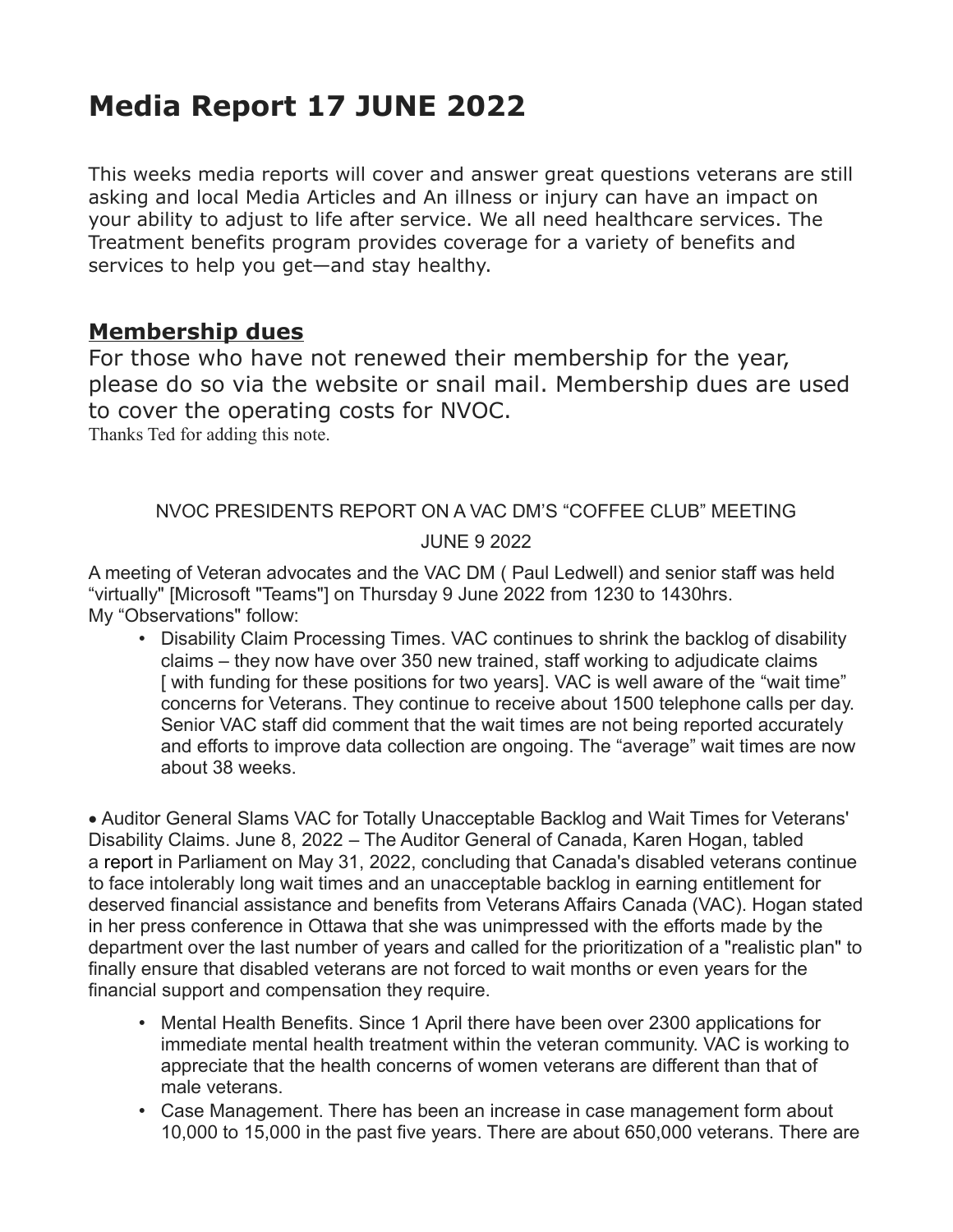about 140,000 veterans who are VAC clients ( of these about 110,000 have an annuity/pension)

- Commemoration. The Minister has met with Ministers of the French Government regarding a proposed Condo development at the Juno Beach site and discussions are ongoing. Prince Harry, the Duke of Sussex, announced in April that Vancouver and Whistler won the bid to host the eight-day international sports competition for wounded and ill military veterans in February 2025. Over 500 athletes from more than 20 nations are expected to compete in 2025. Federal, B.C. governments pledge \$15M each for 2025 Invictus Games. Trudeau said that as the first Invictus Games to feature adaptive winter sports, the event will be "uniquely Canadian." An additional \$1 million in federal funds will be provided to the Soldier On program to support the participation of Canadian veterans in the games.
- Public Engagement. Ministers Advisory Groups have not met these past two years and an announcement of who the new members will be is anticipated "soon" (we have been told this for the past year). The use of "Diversity", "Equity", and "Inclusion" are now part of all discussions.
- Miscellaneous: The new President CANADIAN ASSOCIATION OF VETERANS IN UNITED NATIONS PEACEKEEPING will be Wayne MacCulloch [ a retired Combat Engineer]. There was discussion about veterans and marriage after 60 [ the need to eliminate the "Gold Digger" policy] There does not seem to be much interest amongst various Government Department on this issue. The Royal Canadian Legion (RCL) has experienced a trend upwards in membership – over 20,000 new members last year ( no indication of how many are veterans). The RCL is seeking a change to the veteran definition now in place. They want to add RCMP members. COMMENT: The NVOC Board of Directors has concerns about this proposed change and we are doing some further research about the possible impact on military veterans with the addition of civilian police.

**News for NVOC Members**. The Board of Directors will call for our "Annual General Meeting" – not held due to COVID since 2019 – for Monday 31 October 2022. The supporting documentation will be emailed and letter mailed to members early September. Members will be asked to approve the Board of Directors and to vote on several issues related to finances and our future plans and intentions.

## **Varicose Veins and Superficial Thrombophlebitis**

•[1. Varicose Veins](https://www.veterans.gc.ca/eng/health-support/physical-health-and-wellness/compensation-illness-injury/disability-benefits/benefits-determined/entitlement-eligibility-guidelines/varicose#varicose)

- •[Definition Varicose Veins](https://www.veterans.gc.ca/eng/health-support/physical-health-and-wellness/compensation-illness-injury/disability-benefits/benefits-determined/entitlement-eligibility-guidelines/varicose#def)
- •[Diagnostic Standard](https://www.veterans.gc.ca/eng/health-support/physical-health-and-wellness/compensation-illness-injury/disability-benefits/benefits-determined/entitlement-eligibility-guidelines/varicose#dia)
- •[Anatomy and Physiology](https://www.veterans.gc.ca/eng/health-support/physical-health-and-wellness/compensation-illness-injury/disability-benefits/benefits-determined/entitlement-eligibility-guidelines/varicose#ana)
- •[Clinical Features](https://www.veterans.gc.ca/eng/health-support/physical-health-and-wellness/compensation-illness-injury/disability-benefits/benefits-determined/entitlement-eligibility-guidelines/varicose#cli)
- •[Pension Considerations](https://www.veterans.gc.ca/eng/health-support/physical-health-and-wellness/compensation-illness-injury/disability-benefits/benefits-determined/entitlement-eligibility-guidelines/varicose#pen)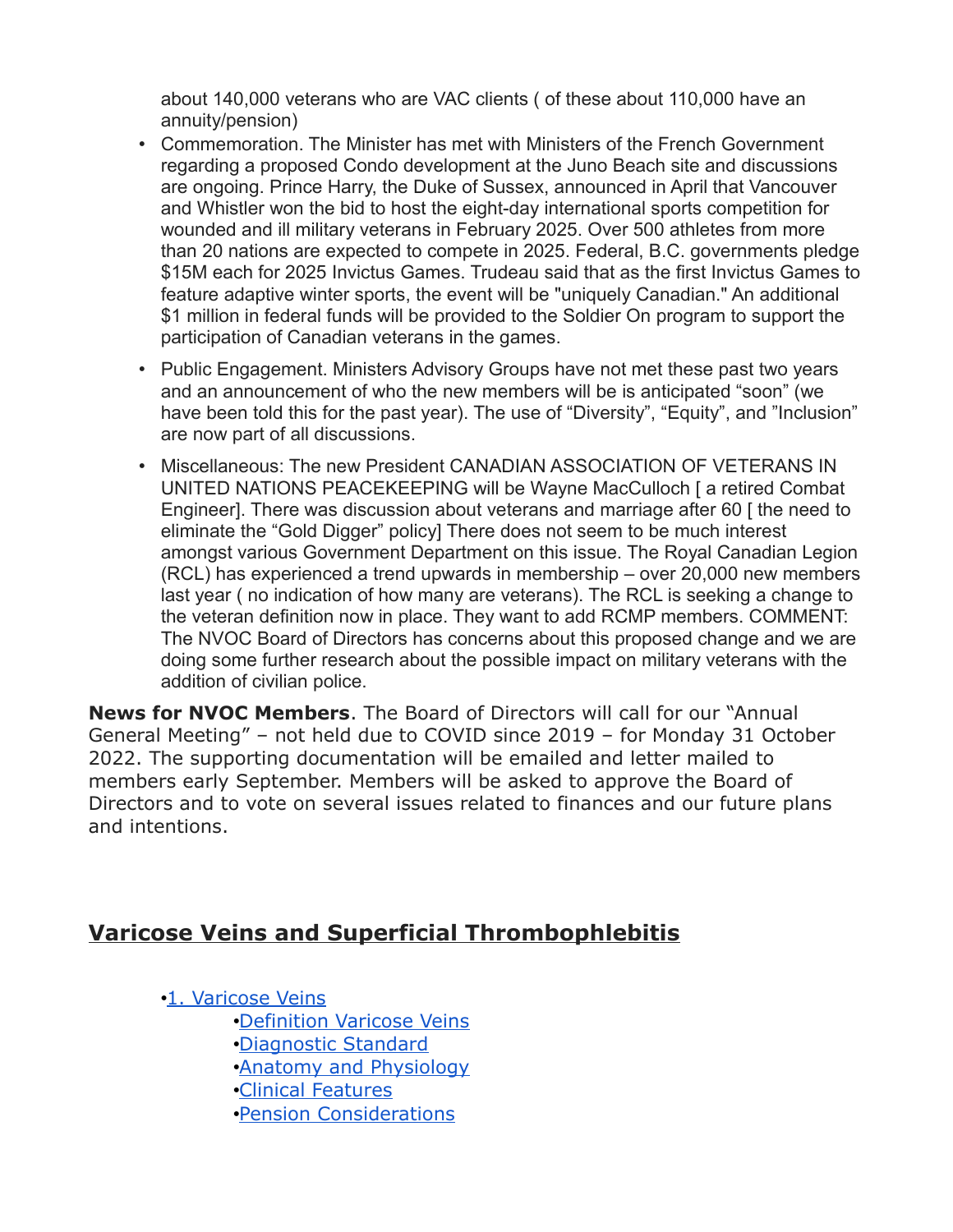•[2. Superficial Thrombophlebitis](https://www.veterans.gc.ca/eng/health-support/physical-health-and-wellness/compensation-illness-injury/disability-benefits/benefits-determined/entitlement-eligibility-guidelines/varicose#throm)

- •[Definition Superficial Thrombophlebitis](https://www.veterans.gc.ca/eng/health-support/physical-health-and-wellness/compensation-illness-injury/disability-benefits/benefits-determined/entitlement-eligibility-guidelines/varicose#def2)
- •[Diagnostic Standard](https://www.veterans.gc.ca/eng/health-support/physical-health-and-wellness/compensation-illness-injury/disability-benefits/benefits-determined/entitlement-eligibility-guidelines/varicose#dia2)
- •[Anatomy and Physiology](https://www.veterans.gc.ca/eng/health-support/physical-health-and-wellness/compensation-illness-injury/disability-benefits/benefits-determined/entitlement-eligibility-guidelines/varicose#ana2)
- •[Clinical Features](https://www.veterans.gc.ca/eng/health-support/physical-health-and-wellness/compensation-illness-injury/disability-benefits/benefits-determined/entitlement-eligibility-guidelines/varicose#cli2)
- •[Pension Considerations](https://www.veterans.gc.ca/eng/health-support/physical-health-and-wellness/compensation-illness-injury/disability-benefits/benefits-determined/entitlement-eligibility-guidelines/varicose#pen2)

•[References for Varicose Veins and Superficial Thrombophlebitis](https://www.veterans.gc.ca/eng/health-support/physical-health-and-wellness/compensation-illness-injury/disability-benefits/benefits-determined/entitlement-eligibility-guidelines/varicose#ref)

#### **1. Varicose Veins**

#### **Definition**

Varicose Veins of the lower extremities are a dilatation, lengthening and tortuosity of a subcutaneous superficial vein or veins of the lower extremity such as the saphenous veins and perforating veins.

A diagnosis of varicose veins is sometimes made in error when the veins are prominent but neither varicose or abnormal.

This guideline excludes Deep Vein Thrombosis, and telangiectasis.

#### **Diagnostic Standard**

Diagnosis by a qualified medical practitioner is required.

## **Anatomy and Physiology**

The venous system of the lower extremities consists of:

•The deep system of veins.

•The superficial veins' system.

•The communicating (or perforating) veins which connect the first two systems.

There are primary and secondary causes of varicose veins. Primary causes are congenital and/or may develop from inherited conditions. Secondary causes generally result from factors other than congenital factors.

## **Clinical Features**

Clinical onset usually takes place when varicosities in the affected leg or legs appear.

Varicosities typically present as a bluish discolouration and may have a raised appearance. The affected limb may also demonstrate the following:

•Aching •Discolouration •Inflammation •Swelling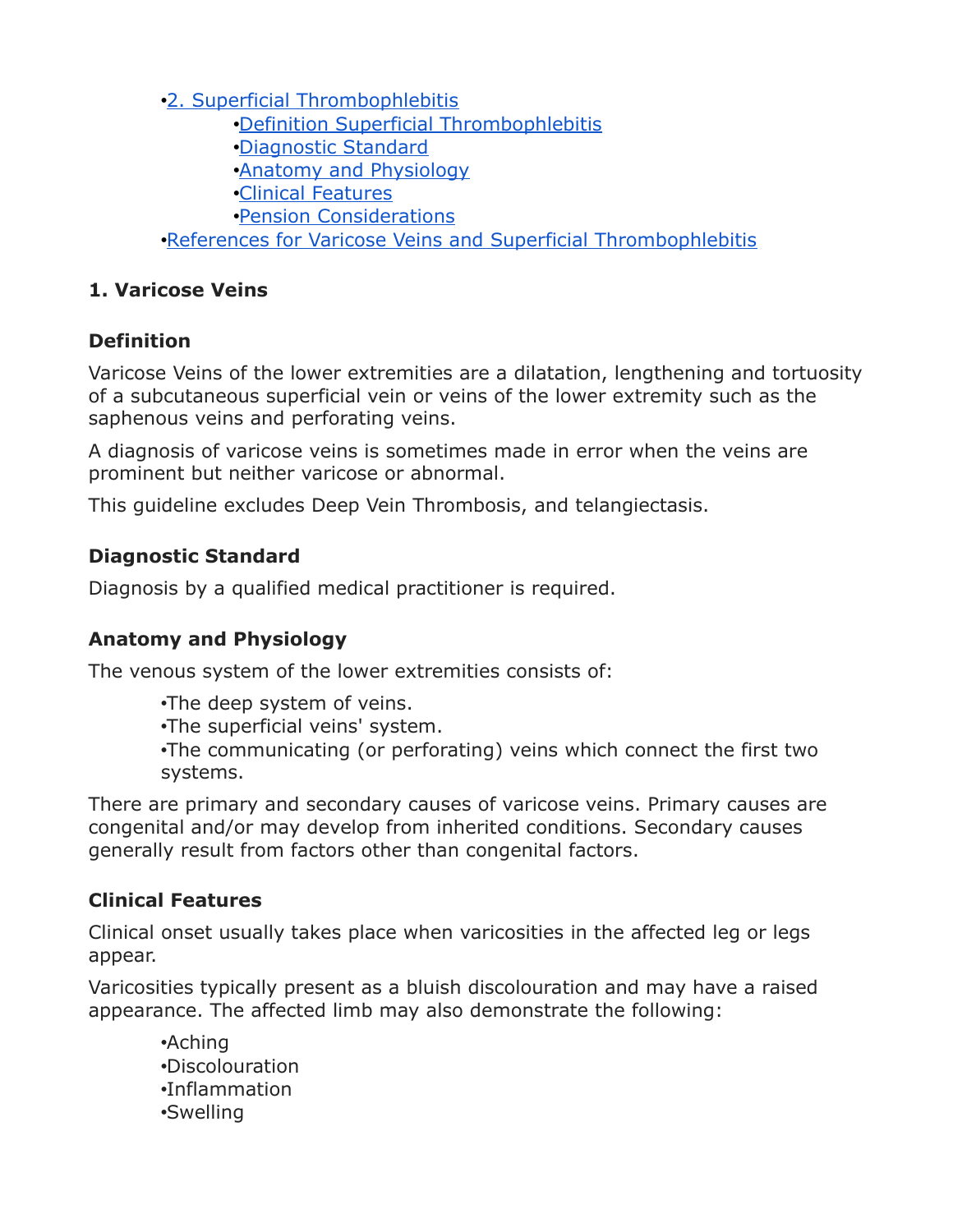•Heaviness •Cramps

Varicose Veins may be large and apparent or quite small and barely discernible.

Aggravation for the purposes of Varicose Veins may be represented by the veins permanently becoming larger or more extensive, or a need for operative intervention, or the development of Superficial Thrombophlebitis.

#### **Pension Considerations**

On this page

•[A. Causes And / Or Aggravation](https://www.veterans.gc.ca/eng/health-support/physical-health-and-wellness/compensation-illness-injury/disability-benefits/benefits-determined/entitlement-eligibility-guidelines/varicose#cause) •[B. Medical Conditions Which Are To Be Included In Entitlement /](https://www.veterans.gc.ca/eng/health-support/physical-health-and-wellness/compensation-illness-injury/disability-benefits/benefits-determined/entitlement-eligibility-guidelines/varicose#condition)  [Assessment](https://www.veterans.gc.ca/eng/health-support/physical-health-and-wellness/compensation-illness-injury/disability-benefits/benefits-determined/entitlement-eligibility-guidelines/varicose#condition) •[C. Common Medical Conditions Which May Result In Whole Or In Part](https://www.veterans.gc.ca/eng/health-support/physical-health-and-wellness/compensation-illness-injury/disability-benefits/benefits-determined/entitlement-eligibility-guidelines/varicose#treat)  [From varicose veins And / Or Its Treatment](https://www.veterans.gc.ca/eng/health-support/physical-health-and-wellness/compensation-illness-injury/disability-benefits/benefits-determined/entitlement-eligibility-guidelines/varicose#treat)

1.Causes And / Or Aggravation

The timelines cited below are not binding. Each case should be adjudicated on the evidence provided and its own merits.

Primary causes include:

1.Congenital and/or Developmental

Congenital factors include incomplete or absence of valves, and incompetent fibrous or elastic tissues in the vein wall. Incompetent fibrous or elastic tissues in the vein wall are congenital and developmental.

Secondary (Non-Developmental and Non-Congenital) include:

2.Thrombosis of a deep vein (DVT) draining the affected lower extremity prior to clinical onset or aggravation

3.Complete or partial obstruction of a vein draining the affected lower extremity at the time of clinical onset or aggravation

The obstruction of the vein may occur from trauma, or Superficial Thrombophlebitis, or localized injury to the thigh or leg, or with a neoplasm.

4.Pregnancy at the time of clinical onset or aggravation

Varicose veins must be in existence for a period of at least 6 months immediately following the pregnancy.

5.Having an acquired arteriovenous fistula involving the blood vessels supplying the affected lower extremity at the time of clinical onset or aggravation

An acquired arteriovenous fistula can be caused by injury or surgery.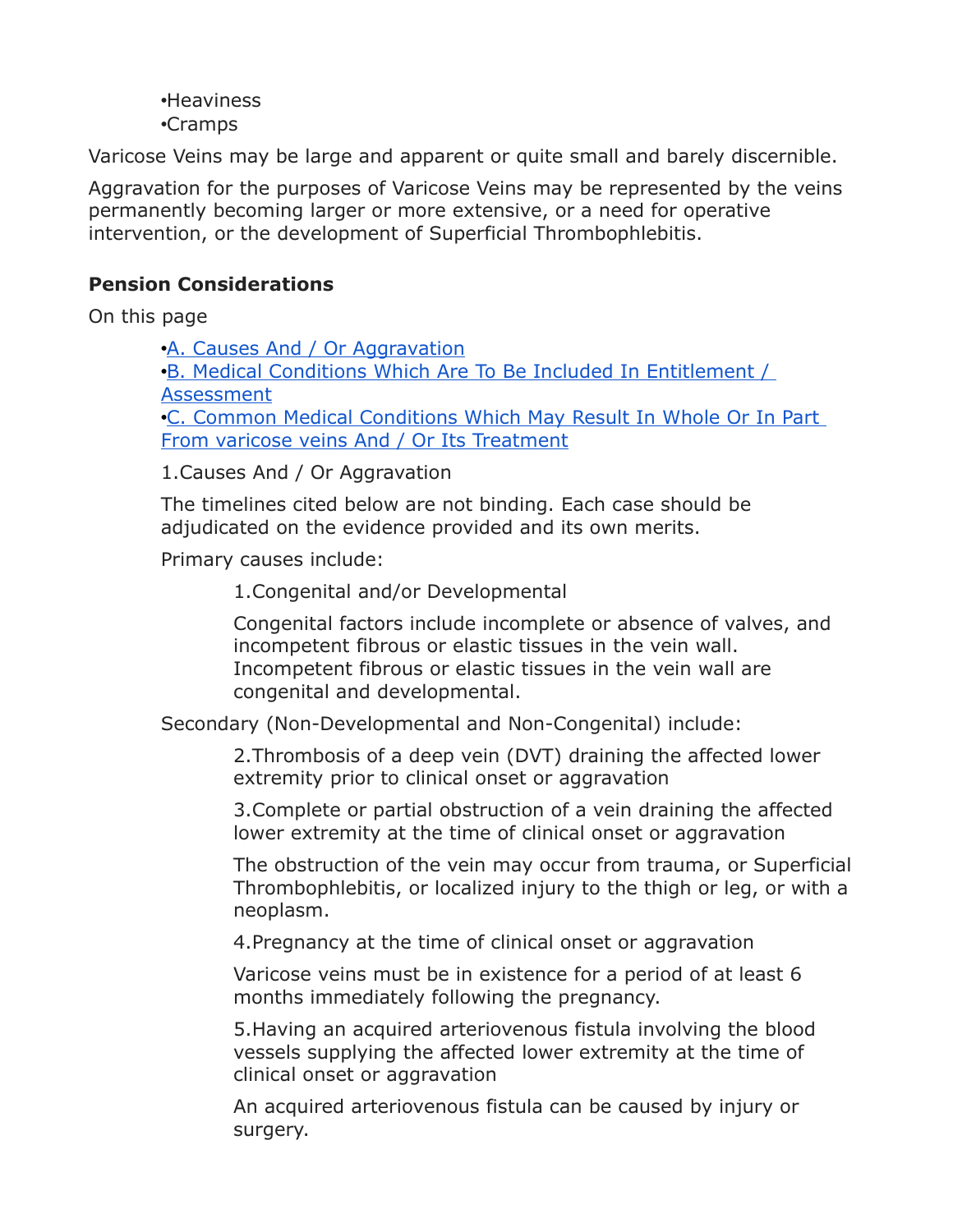6.Periods of prolonged standing or sitting: aggravation only

For periods of prolonged standing or sitting to aggravate Varicose Veins, the following criteria should be met:

> •Increased signs/symptoms of Varicose Veins should begin during the period of prolonged standing or prolonged sitting; and

> •Increased signs/symptoms of Varicose Veins should persist, on a continuous or recurrent basis, for a period of at least 6 months.

Periods of prolonged standing or sitting means long periods of standing or sitting; there is no specific timeframe defined in the literature.

7.Constrictive clothing: aggravation only

Constrictive clothing may impair venous return. Such clothing about a limb may aggravate the affected veins distal (furthest from the head) to the stricture, i.e. the affected veins would be removed from and below the stricture. The veins proximal to the stricture would not be affected. For example, any tightening of boot laces would normally be imparted down into the foot and not impact on venous return unless the lacing of the foot part remains loose. In that case, veins in the foot could be affected by the stricture above. By way of further example, a proximal stricture midcalf may result in varicosities distal to the stricture in the region of the lower leg but not proximal to the stricture.

8.Inability to obtain appropriate clinical management 2.Medical Conditions Which Are To Be Included In Entitlement / Assessment

1.Superficial thrombophlebitis

2.Stasis dermatitis

3.Venous ulcers

3.Common Medical Conditions Which May Result In Whole Or In Part From Varicose Veins And / Or Its Treatment

#### **2. Superficial Thrombophlebitis**

MPC 00730

ICD-9 451

[PDF Version 0.06 MB](https://www.veterans.gc.ca/pdf/dispen/eeg/varicose_veins.pdf)

#### **Definition**

Superficial Thrombophlebitis is an inflammation of a vein associated with thrombus (clot) formation.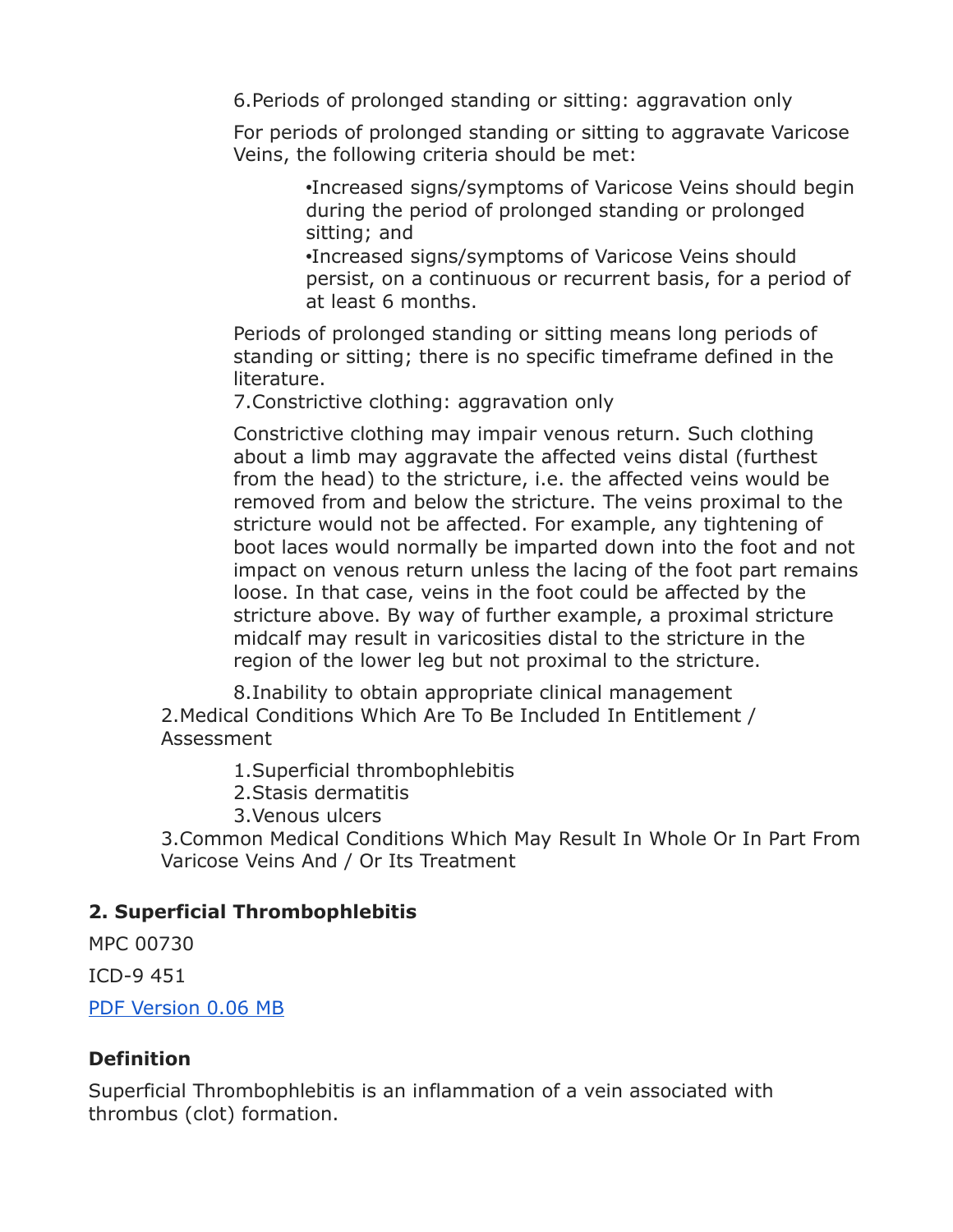Superficial Thrombophlebitis is a common complication of Varicose Veins and is accepted as part of the disability without a separate ruling.

This guideline excludes Deep Vein Thrombosis.

## **Diagnostic Standard**

Diagnosis by a qualified medical practitioner is required.

## **Anatomy and Physiology**

The superficial veins' system runs in the fatty layer between the skin and the fibrous layers surrounding the muscles (fascia). The veins are not supported by a resistant structure and so can dilate and elongate and become varicose.

## **Clinical Features**

Clinical onset usually means the appearance of Superficial Thrombophlebitis in the affected leg or legs. The affected limb may demonstrate the following:

•Pain •Aching •Cramps •Swelling •Inflammation •Erythema

## **Pension Considerations**

On this page

•[A. Causes And / Or Aggravation](https://www.veterans.gc.ca/eng/health-support/physical-health-and-wellness/compensation-illness-injury/disability-benefits/benefits-determined/entitlement-eligibility-guidelines/varicose#cause2) •[B. Medical Conditions Which Are To Be Included In Entitlement /](https://www.veterans.gc.ca/eng/health-support/physical-health-and-wellness/compensation-illness-injury/disability-benefits/benefits-determined/entitlement-eligibility-guidelines/varicose#condition2)  [Assessment](https://www.veterans.gc.ca/eng/health-support/physical-health-and-wellness/compensation-illness-injury/disability-benefits/benefits-determined/entitlement-eligibility-guidelines/varicose#condition2) •[C. Common Medical Conditions Which May Result In Whole Or In Part](https://www.veterans.gc.ca/eng/health-support/physical-health-and-wellness/compensation-illness-injury/disability-benefits/benefits-determined/entitlement-eligibility-guidelines/varicose#treat2)  [From Superficial Thrombophlebitis And / Or Its Treatment](https://www.veterans.gc.ca/eng/health-support/physical-health-and-wellness/compensation-illness-injury/disability-benefits/benefits-determined/entitlement-eligibility-guidelines/varicose#treat2)

The timelines cited below are not binding. Each case should be adjudicated on the evidence provided and its own merits.

1.Causes And / Or Aggravation

1.Venous stasis at the time of clinical onset or aggravation

Venous stasis should occur at the time of the thrombophlebitis. Venous stasis can result from such factors as limb immobilization and venous obstruction.

2.Inflammation of veins at the time of clinical onset or aggravation

Inflammation of veins should occur at the time of the thrombophlebitis. Inflammation can result from such factors as infection and toxins.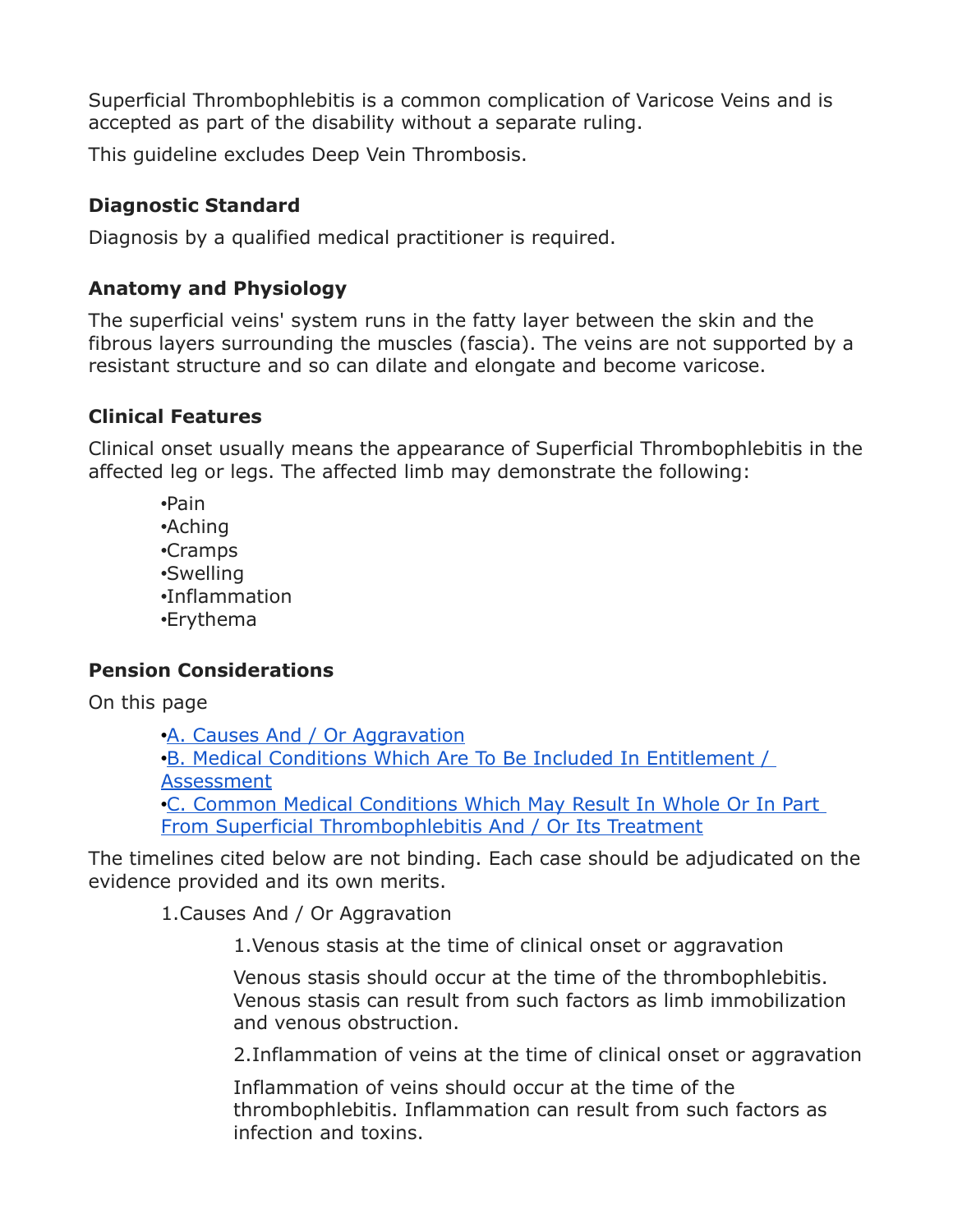3.Hypercoaguability prior to clinical onset or aggravation

Hypercoaguability can be permanent or temporary.

Permanent hypercoaguability:

Permanent hypercoaguability can result from various factors, including cancers. For permanent hypercoaguability to cause or aggravate superficial thrombophlebitis, signs/symptoms of superficial thrombophlebitis should develop during the period of hypercoaguability.

Temporary hypercoaguability:

Temporary hypercoaguability can result from medications. For temporary hypercoaguability from medication to cause or aggravate superficial thrombophlebitis, the following criteria should be evident:

> •The individual should be on the medication for approximately 1 week; and

•Signs/symptoms of superficial thrombophlebitis should develop while on the medication or within 2 to 3 days of discontinuation of the medication.

4.Inability to obtain appropriate clinical management

2.Medical Conditions Which Are To Be Included In Entitlement / Assessment

1.Superficial thrombophlebitis

- 2.Stasis dermatitis
- 3.Venous ulcers

3.Common Medical Conditions Which May Result In Whole Or In Part From Superficial Thrombophlebitis And / Or Its Treatment.

#### **References for Varicose Veins and Superficial Thrombophlebitis**

1.Australia. Department of Veterans Affairs: medical research in relation to the Statement of Principles concerning Varicose Veins of the Lower Limb, which cites the following as references:

1.MJ Callam (1994) in British Journal of Surgery Feb 81(2) Epidemiology of Varicose Veins pp167-173. 2.Tierney, LM. (1993) in Current Medical Diagnosis and Treatment. Tierney, LM, McPhee, SJ, Papadakis, MA, and Schroeder, SA Eds. Appleton & Lange. Norwalk, Connecticut, p. 385-386. 3.DeWeese, JA. (1979) Venous and Lymphatic Disease. Principles

of Surgery. Schwartz, SI, Shires, TG, Spencer, FC & Storer, EH. Eds. Mc Graw-Hill, New York, p. 998.

4.Gresham GA (1992) Veins Oxford Textbook of Pathology. McGee, Igaacson & Wright (Eds) OUP Oxford, p. 918.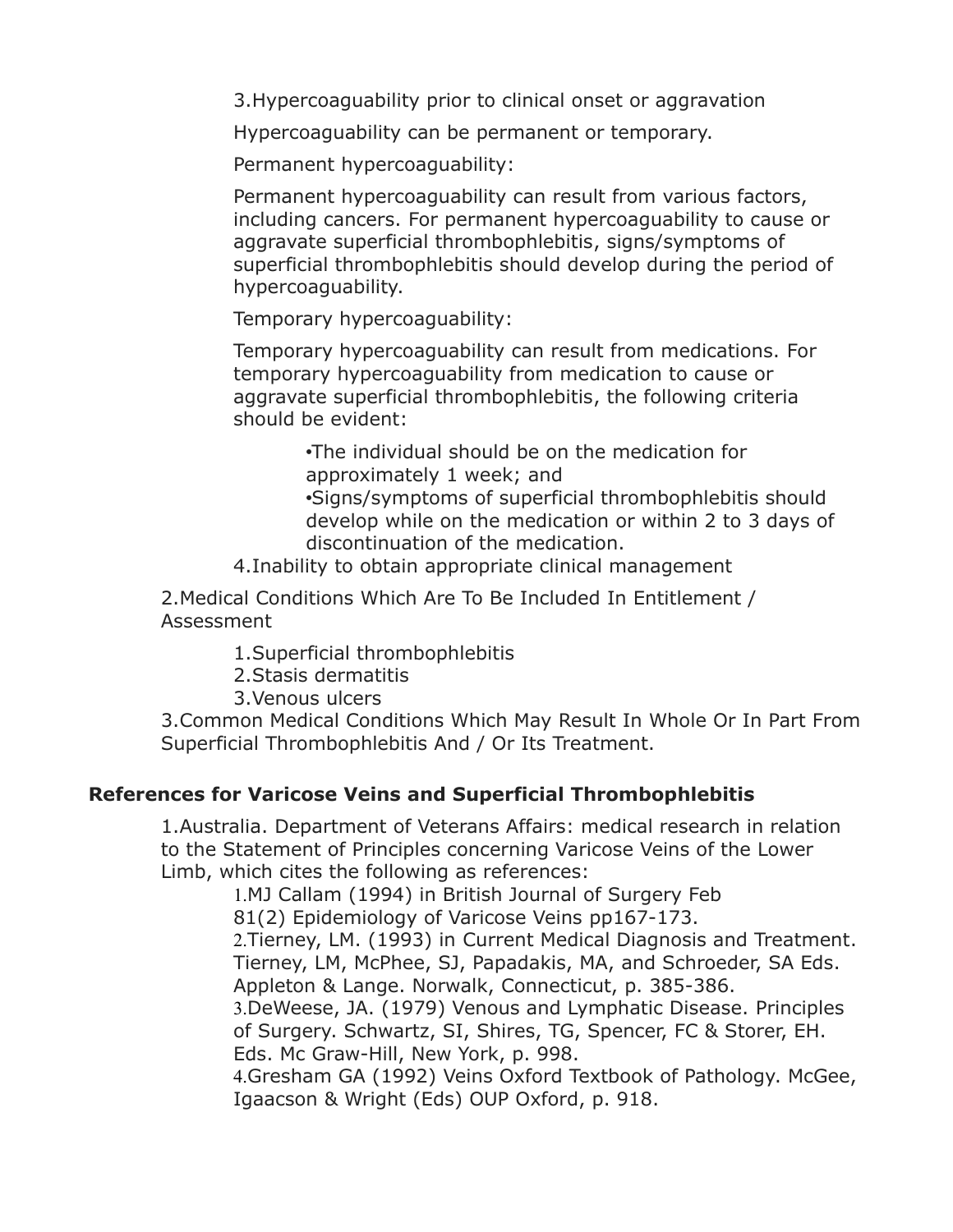5.Scurr, JH. (1992) Venous Disorders. Bailey & Love's Short Practice of Surgery. CV Mann & RCG Russell (Eds) 21 st Edition, p. 245.

6.V Stvrtinova et al in International Angiol (1991) Prevalance of varicose veins of the lower limbs in the women working in a department store. Jan Mar 1991 10(1) pp2-5.

2.Canada. Department of Veterans Affairs. Medical Guidelines on Varicose Veins and Thrombophlebitis which are stated to include:

1.Principles of Surgery. Schwartz. McGraw-Hill, 1969.

2.Surgery, Principles and Practice. Rhoads, Allen, Harkins, Moyer. 4<sup>th</sup> ed. 1970.

3.Peripheral Vascular Disease. Allen, Baker, Hines, Fairbairn, Juergens, Spittel. 4<sup>th</sup> ed. 1972.

4.Pathology. Anderson. 6<sup>th</sup> ed. 1971.

3.Conn, Jr. Hadley L. and Orville Horwitz, eds. Cardiac and Vascular Diseases. Vol II. Philadelphia: Lea & Febiger, 1971.

#### **IN THE MEDIA**

[Canadian engineer may have solution that could save Antarctic ice sheets](http://sm1.multiview.com/t/gcH1AAibaBPWOFIjQMKJoC23fEJaaDJxQA4IeaaaaDJxBRKGSOoaa?l=1WlTzSvknamdl~25w8Tmdt.fml~amp;l=lmVjjif0XqWtV~25CsjWtd.vW1~amp;d=u~amp;p=) [Special forces flights over Ottawa protests offer lessons for military](http://sm1.multiview.com/t/gcH1AAibaBPWOFIjQMKJoC23fEJaaDJxQA4IeaaaaDJxBRKGSOoaa?l=1WlTzSvknamdl~25w8Tmdt.fml~amp;l=lmVjjif0XqWtV~25CsjWtd.vW1~amp;d=w~amp;p=)  [communications](http://sm1.multiview.com/t/gcH1AAibaBPWOFIjQMKJoC23fEJaaDJxQA4IeaaaaDJxBRKGSOoaa?l=1WlTzSvknamdl~25w8Tmdt.fml~amp;l=lmVjjif0XqWtV~25CsjWtd.vW1~amp;d=w~amp;p=)

[Le Canada n'écarte pas d'envoyer plus de soldats en Europe](http://sm1.multiview.com/t/gcH1AAibaBPWOFIjQMKJoC23fEJaaDJxQA4IeaaaaDJxBRKGSOoaa?l=1WlTzSvknamdl~25w8Tmdt.fml~amp;l=lmVjjif0XqWtV~25CsjWtd.vW1~amp;d=y~amp;p=)

[Understanding D-Day: The technology behind the mission's success](http://sm1.multiview.com/t/gcH1AAibaBPWOFIjQMKJoC23fEJaaDJxQA4IeaaaaDJxBRKGSOoaa?l=1WlTzSvknamdl~25w8Tmdt.fml~amp;l=lmVjjif0XqWtV~25CsjWtd.vW1~amp;d=0~amp;p=)

[Trudeau calls China's actions toward Canadian planes 'provocative and](http://sm1.multiview.com/t/gcH1AAibaBPWOFIjQMKJoC23fEJaaDJxQA4IeaaaaDJxBRKGSOoaa?l=1WlTzSvknamdl~25w8Tmdt.fml~amp;l=lmVjjif0XqWtV~25CsjWtd.vW1~amp;d=2~amp;p=)  [irresponsible'](http://sm1.multiview.com/t/gcH1AAibaBPWOFIjQMKJoC23fEJaaDJxQA4IeaaaaDJxBRKGSOoaa?l=1WlTzSvknamdl~25w8Tmdt.fml~amp;l=lmVjjif0XqWtV~25CsjWtd.vW1~amp;d=2~amp;p=)

[Canada's military a 'broken system' that's a 'liability' to the country, report finds](http://sm1.multiview.com/t/gcH1AAibaBPWOFIjQMKJoC23fEJaaDJxQA4IeaaaaDJxBRKGSOoaa?l=1WlTzSvknamdl~25w8Tmdt.fml~amp;l=lmVjjif0XqWtV~25CsjWtd.vW1~amp;d=4~amp;p=) [COVID-19: plus d'un millier de soldats refusent de se faire vacciner](http://sm1.multiview.com/t/gcH1AAibaBPWOFIjQMKJoC23fEJaaDJxQA4IeaaaaDJxBRKGSOoaa?l=1WlTzSvknamdl~25w8Tmdt.fml~amp;l=lmVjjif0XqWtV~25CsjWtd.vW1~amp;d=6~amp;p=)

[N.S. veteran with PTSD finds peace on the golf course, shares love of game with](http://sm1.multiview.com/t/gcH1AAibaBPWOFIjQMKJoC23fEJaaDJxQA4IeaaaaDJxBRKGSOoaa?l=1WlTzSvknamdl~25w8Tmdt.fml~amp;l=lmVjjif0XqWtV~25CsjWtd.vW1~amp;d=~7E~amp;5=) [others](http://sm1.multiview.com/t/gcH1AAibaBPWOFIjQMKJoC23fEJaaDJxQA4IeaaaaDJxBRKGSOoaa?l=1WlTzSvknamdl~25w8Tmdt.fml~amp;l=lmVjjif0XqWtV~25CsjWtd.vW1~amp;d=~7E~amp;5=)

[How a persistent diver in the Bahamas solved a WWII mystery involving a](http://sm1.multiview.com/t/gcH1AAibaBPWOFIjQMKJoC23fEJaaDJxQA4IeaaaaDJxBRKGSOoaa?l=1WlTzSvknamdl~25w8Tmdt.fml~amp;l=lmVjjif0XqWtV~25CsjWtd.vW1~amp;d=E~amp;p=)  [Halifax pilot](http://sm1.multiview.com/t/gcH1AAibaBPWOFIjQMKJoC23fEJaaDJxQA4IeaaaaDJxBRKGSOoaa?l=1WlTzSvknamdl~25w8Tmdt.fml~amp;l=lmVjjif0XqWtV~25CsjWtd.vW1~amp;d=E~amp;p=)

#### **STAY IN TOUCH WITH THESE CF NEWSPAPERS**

#### **Base/Wing — Newspaper**

| 22 Wing North Bay - The Shield<br><b>CFB Halifax — The Trident</b><br>4 Wing Cold Lake — The Courier<br>CFB Esquimalt - The Lookout<br>CFB Valcartier - The Adsum<br><b>CFB Kingston — Garrison News</b><br><b>CFSU Ottawa — The Guard</b><br>CFB Shilo - The Shilo Stag<br><b>CFB St Jean - The Servir</b><br>19 Wing Comox - The Totem Times<br>3 Wing Bagotville - The Vortex | 14 Wing Greenwood - The Aurora | 17 Wing Winnipeg - The Voxair              |
|----------------------------------------------------------------------------------------------------------------------------------------------------------------------------------------------------------------------------------------------------------------------------------------------------------------------------------------------------------------------------------|--------------------------------|--------------------------------------------|
|                                                                                                                                                                                                                                                                                                                                                                                  |                                |                                            |
|                                                                                                                                                                                                                                                                                                                                                                                  |                                | <b>CFB Edmonton — The Western Sentinel</b> |
|                                                                                                                                                                                                                                                                                                                                                                                  |                                |                                            |
|                                                                                                                                                                                                                                                                                                                                                                                  |                                |                                            |
|                                                                                                                                                                                                                                                                                                                                                                                  |                                |                                            |
|                                                                                                                                                                                                                                                                                                                                                                                  |                                |                                            |